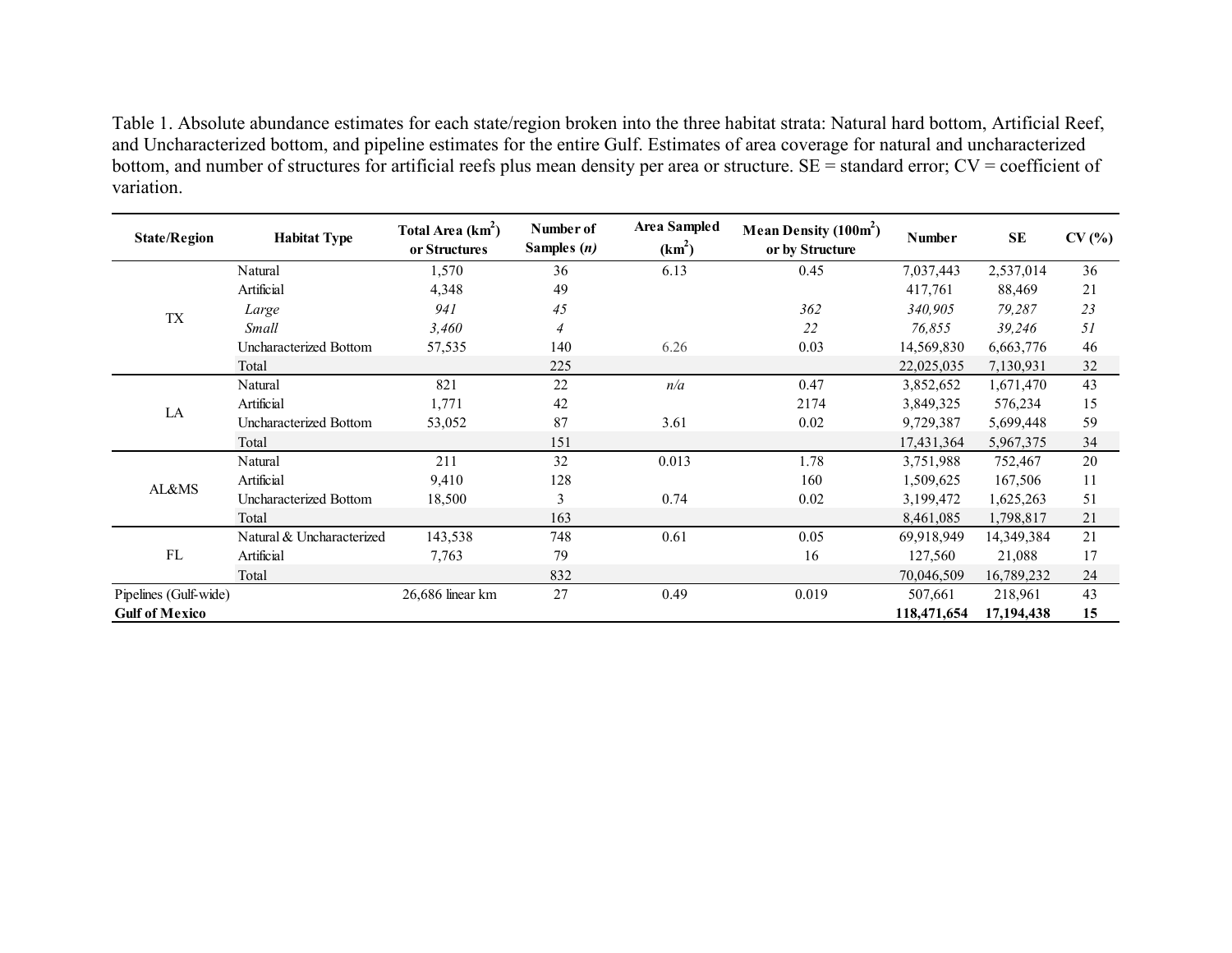Table 7. Validation analysis calculated with the mean per unit (artificial reef) or ratio estimator (natural and uncharacterized bottom) including total area or number of structures and mean density by state and habitat type. Calculations included stratifying some samples by depth and structure type, depending on state or region*.*

| <b>State/Region</b>   | <b>Habitat Type</b>       | Area $(km2)$ or<br><b>Structures</b> | Number of<br>Samples $(n)$ | <b>Mean Density</b><br>$(100m^2)$ or by<br><b>Structure</b> | Number         | <b>SE</b>  | CV(% | Conservative<br>$CV(\% )$ | <b>Estimator</b>              |
|-----------------------|---------------------------|--------------------------------------|----------------------------|-------------------------------------------------------------|----------------|------------|------|---------------------------|-------------------------------|
|                       | Natural                   | 1,570                                | 36                         |                                                             | 5,218,915      | 1,390,733  | 27   | 44                        |                               |
|                       | Deep                      | 209                                  | 11                         | 0.09                                                        | 178,682        | 70,111     | 39   | 65                        | $\hat{t}_{yx}$                |
|                       | Mid                       | 953                                  | 22                         | 0.35                                                        | 3,381,753      | 955,545    | 28   | 47                        | $\hat{t}_{yx}$                |
|                       | Shallow                   | 409                                  | $\mathfrak{Z}$             | 0.41                                                        | 1,658,480      | 1,008,046  | 61   | 101                       | $\hat{t}_{yx}$                |
|                       | Artificial                | 12,010                               | 31                         |                                                             | 706,327        | 191,728    | 27   | 45                        |                               |
|                       | Pyramids                  | 10,902                               | 13                         | 11                                                          | 125,300        | 80,777     | 64   | 107                       | $\hat{t}_{yr(pyr)}$           |
|                       | Non-Pyramids              | 1,108                                | 18                         | 524                                                         | 581,027        | 173,881    | 30   | 50                        | $t_{y, mpu}$                  |
| <b>TX</b>             | Uncharacterized Bottom    | 57,535                               | 140                        |                                                             | 10,332,018     | 3,449,733  | 33   | 33                        |                               |
|                       | Deep                      | 4.034                                | $\overline{4}$             | 0.002                                                       | 71,460         | 38,584     | 54   | 90                        | $\hat{t}_{yx}$                |
|                       | Mid-North                 | 8,765                                | 39                         | 0.015                                                       | 747,705        | 512,361    | 69   | N/A                       |                               |
|                       | Mid-Central               | 6,450                                | 22                         | 0.033                                                       | 2,159,374      | 2,014,526  | 93   | N/A                       | $\hat{t}_{y,r}$               |
|                       | Mid-South                 | 6.503                                | 16                         | 0.005                                                       | 340,824        | 205,910    | 60   | N/A                       |                               |
|                       | Shallow-North             | 17,036                               | 36                         | 0.014                                                       | 2,335,968      | 1,426,726  | 61   | N/A                       |                               |
|                       | Shallow- Central          | 8.951                                | 15                         | 0.038                                                       | 3,367,881      | 2,183,282  | 65   | N/A                       |                               |
|                       | Shallow-South             | 5,797                                | 8                          | 0.023                                                       | 1,308,806      | 856,547    | 65   | N/A                       | $\hat{t}_{yx}$                |
|                       | Total                     |                                      | 198                        |                                                             | 16,257,260     | 3,724,454  | 23   | 26                        |                               |
|                       | Natural                   | 821                                  | 22                         |                                                             | 3,683,745      | 958,570    | 26   | 43                        |                               |
|                       | Deep                      | 105                                  | 6                          | 0.14                                                        | 151,361        | 51,731     | 34   | 57                        | $\hat{t}_{ysub}$              |
|                       | Mid & Shallow             | 716                                  | 16                         | 0.49                                                        | 3,532,384      | 957,173    | 27   | 45                        | $t_{\scriptscriptstyle ysub}$ |
|                       | Artificial                | 1,771                                | 42                         |                                                             | 3,849,325      | 1,341,617  | 35   | 58                        |                               |
|                       | Deep                      | 93                                   | $\overline{7}$             | 710                                                         | 66,046         | 38,272     | 58   | 96                        | $\hat{t}_{y, mpu}$            |
|                       | Mid                       | 602                                  | 29                         | 1,399                                                       | 842,219        | 363,261    | 43   | 72                        | $\hat{t}_{y, mpu}$            |
| LA                    | Shallow                   | 1,076                                | 6                          | 2,733                                                       | 2,941,060      | 1,290,935  | 44   | 73                        | $t_{y, mpu}$                  |
|                       | Uncharacterized Bottom    | 53,052                               | 65                         |                                                             | 11,043,973     | 4,024,820  | 36   | 61                        |                               |
|                       | Deep                      | 5,348                                | $\mathfrak{z}$             | 0.01                                                        | 406,320        | 387,513    | 95   | 159                       | $\hat{t}_{ysub}$              |
|                       | Mid                       | 19,077                               | 11                         | 0.02                                                        | 3,756,598      | 2,715,533  | 72   | 120                       | $\hat{t}_{ysub}$              |
|                       | Shallow                   | 28,627                               | 51                         | 0.02                                                        | 6,881,055      | 2,945,317  | 43   | $7\mathcal{I}$            | $t_{ysub}$                    |
|                       | Total                     |                                      | 129                        |                                                             | 18,577,043     | 4,349,479  | 23   | 39                        |                               |
|                       | Natural                   | 211                                  | 32                         | 1.78                                                        | 3,751,988      | 752,467    | 20   | N/A                       |                               |
|                       | Artificial                | 9,410                                | 128                        | 160                                                         | 1,509,625      | 167,506    | 11   | N/A                       |                               |
| AL/MS                 | Uncharacterized Bottom    | 18,500                               | $\overline{\mathbf{3}}$    | 0.02                                                        | 4,425,687      | 1,730,961  | 39   | N/A                       | $\hat{t}_{yx}$                |
|                       | Total                     |                                      | 163                        |                                                             | ▼<br>9,687,300 | 1,894,859  | 20   | N/A                       |                               |
|                       | Natural & Uncharacterized | 143,538                              | 748                        |                                                             | 66,121,747     | 13,296,205 | 20   | N/A                       |                               |
|                       | NW Region-Deep            | 1,662                                | 26                         | 0.01                                                        | 92,360         | 92,214     | 100  | N/A                       | $\hat{t}_{yx}$                |
|                       | NW Region- Mid            | 2,060                                | 29                         | 0.004                                                       | 85,274         | 85,757     | 101  | N/A                       |                               |
|                       | NW Region- Shallow        | 3,553                                | 52                         | 0.05                                                        | 1,859,201      | 1,298,879  | 70   | N/A                       | $\hat{t}_{yx}$                |
|                       | Mid Region-Deep           | 3,759                                | $\sqrt{4}$                 | L                                                           |                |            |      | N/A                       |                               |
|                       | Mid Region-Mid            | 12, 113                              | 20                         | 0.12                                                        | 15,114,169     | 8,521,792  | 56   | N/A                       | $\tilde{t}_{yx}$              |
| FL                    | Mid Region- Shallow       | 33,977                               | 425                        | 0.11                                                        | 37,891,216     | 9,203,445  | 24   | N/A                       | $\hat{t}_{yx}$                |
|                       | Southern Region- Deep     | 12,189                               | 25                         | $\omega$                                                    |                |            |      | N/A                       | $\hat{t}_{yx}$                |
|                       | Southern Region- Mid      | 37,043                               | 37                         | 0.01                                                        | 3,510,529      | 2,532,121  | 72   | N/A                       | $\hat{t}_{yx}$                |
|                       | Southern Region- Shallow  | 37,180                               | 130                        | 0.02                                                        | 7,568,998      | 3,368,997  | 45   | N/A                       | $t_{yx}$                      |
|                       | Artificial                | 7,763                                | 84                         | 16                                                          | 123,377        | 20,016     | 16   | N/A                       | $\iota_{y, mpu}$              |
|                       | Total                     |                                      | 832                        |                                                             | 66,245,124     | 13,296,220 | 20   | N/A                       |                               |
| Pipelines (Gulf-wide) |                           | 26,686 linear km                     | 27                         | 0.021                                                       | 546,988        | 358,761    | 64   | N/A                       | $\hat{t}_{yx}$                |
| <b>Gulf of Mexico</b> |                           |                                      |                            |                                                             | 111,313,716    |            |      |                           |                               |
| TX, MS, AL, FL        |                           |                                      |                            |                                                             | 92,736,673     | 13,942,031 | 15   | 15                        |                               |
| Louisiana*            |                           |                                      |                            |                                                             | 18,577,043     | 4,349,479  | 23   | 39                        |                               |
|                       |                           |                                      |                            |                                                             |                |            |      |                           |                               |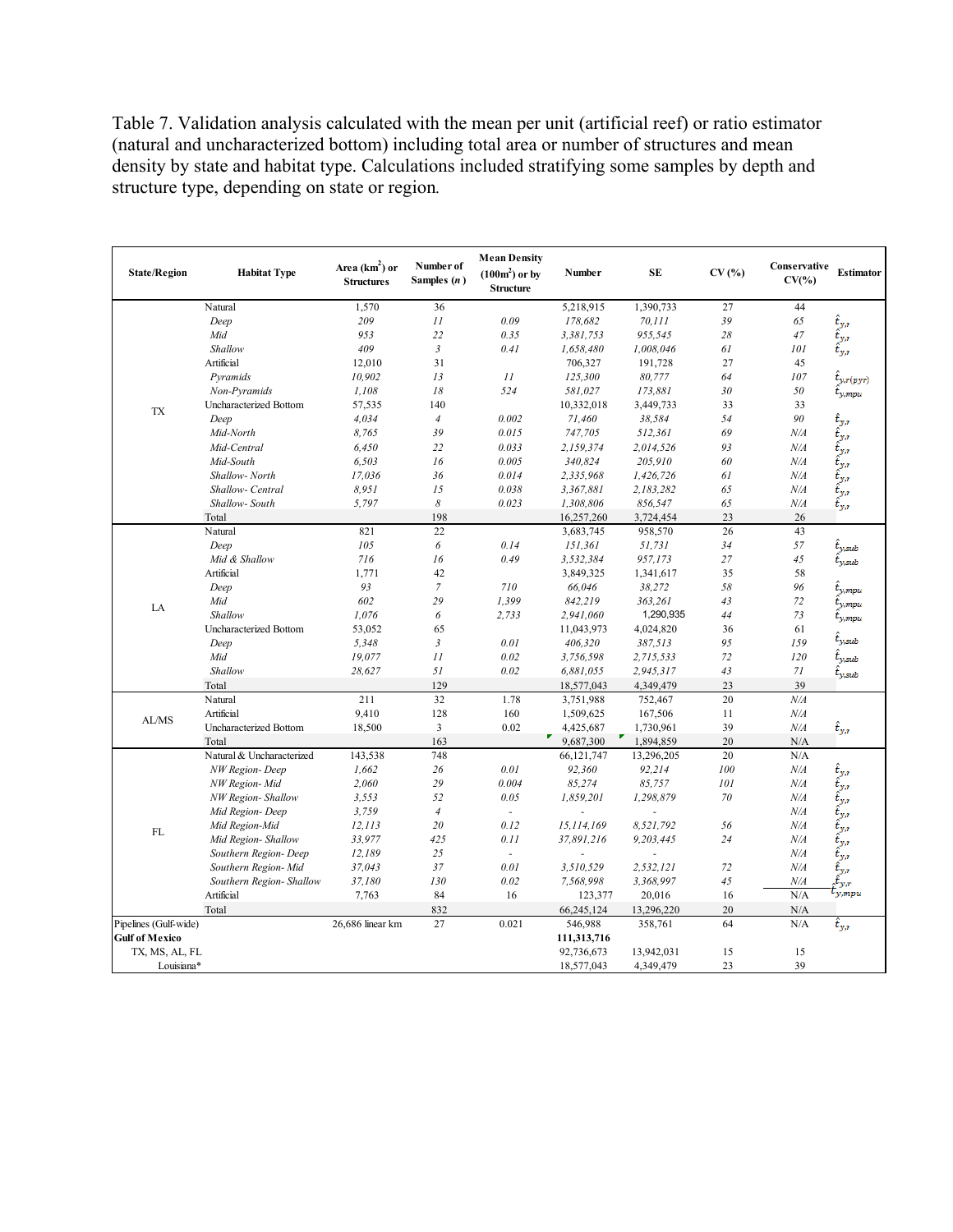| <b>State/Region</b>   | <b>Habitat Type</b>       | Total Area (km <sup>2</sup> )<br>or Structures | Number of<br>Samples $(n)$ | <b>Area Sampled</b><br>$(km^2)$ | Mean Density $(100m^2)$<br>or by Structure | <b>Number</b> | <b>SE</b>  | CV(% |
|-----------------------|---------------------------|------------------------------------------------|----------------------------|---------------------------------|--------------------------------------------|---------------|------------|------|
|                       | Natural                   | 1,570                                          | 36                         | 6.13                            | 0.45                                       | 7,037,443     | 2,537,014  | 36   |
|                       | Artificial                | 4,348                                          | 49                         |                                 |                                            | 417,761       | 88,469     | 21   |
|                       | Large                     | 941                                            | 45                         |                                 | 362                                        | 340,905       | 79,287     | 23   |
| <b>TX</b>             | Small                     | 3,460                                          | $\overline{4}$             |                                 | 22                                         | 76,855        | 39,246     | 51   |
|                       | Uncharacterized Bottom    | 57,535                                         | 140                        | 6.26                            | 0.03                                       | 14,569,830    | 6,663,776  | 46   |
|                       | Total                     |                                                | 225                        |                                 |                                            | 22,025,035    | 7,130,931  | 32   |
|                       | Natural                   | 821                                            | 22                         | n/a                             | 0.47                                       | 3,852,652     | 1,671,470  | 43   |
| LA                    | Artificial                | 1,771                                          | 42                         |                                 | 2174                                       | 3,849,325     | 576,234    | 15   |
|                       | Uncharacterized Bottom    | 53,052                                         | 87                         | 3.61                            | 0.02                                       | 9,729,387     | 5,699,448  | 59   |
|                       | Total                     |                                                | 151                        |                                 |                                            | 17,431,364    | 5,967,375  | 34   |
|                       | Natural                   | 211                                            | 32                         | 0.013                           | 1.78                                       | 3,751,988     | 752,467    | 20   |
|                       | Artificial                | 9,410                                          | 128                        |                                 | 160                                        | 1,509,625     | 167,506    | 11   |
| AL&MS                 | Uncharacterized Bottom    | 18,500                                         | 3                          | 0.74                            | 0.02                                       | 3,199,472     | 1,625,263  | 51   |
|                       | Total                     |                                                | 163                        |                                 |                                            | 8,461,085     | 1,798,817  | 21   |
| FL                    | Natural & Uncharacterized | 143,538                                        | 748                        | 0.61                            | 0.03                                       | 48,124,414    | 10,437,839 | 22   |
|                       | Artificial                | 7,763                                          | 79                         |                                 | 16                                         | 127,560       | 21,088     | 17   |
|                       | Total                     |                                                | 832                        |                                 |                                            | 48,251,974    | 10,437,861 | 22   |
| Pipelines (Gulf-wide) |                           | 26,686 linear km                               | 27                         | 0.49                            | 0.019                                      | 507,661       | 218,961    | 43   |
| <b>Gulf of Mexico</b> |                           |                                                |                            |                                 |                                            | 96,677,119    | 13,969,084 | 14   |

## *Table 5b. Re-analysis of FL estimate per SEFSC request incorporating the random forest model.*